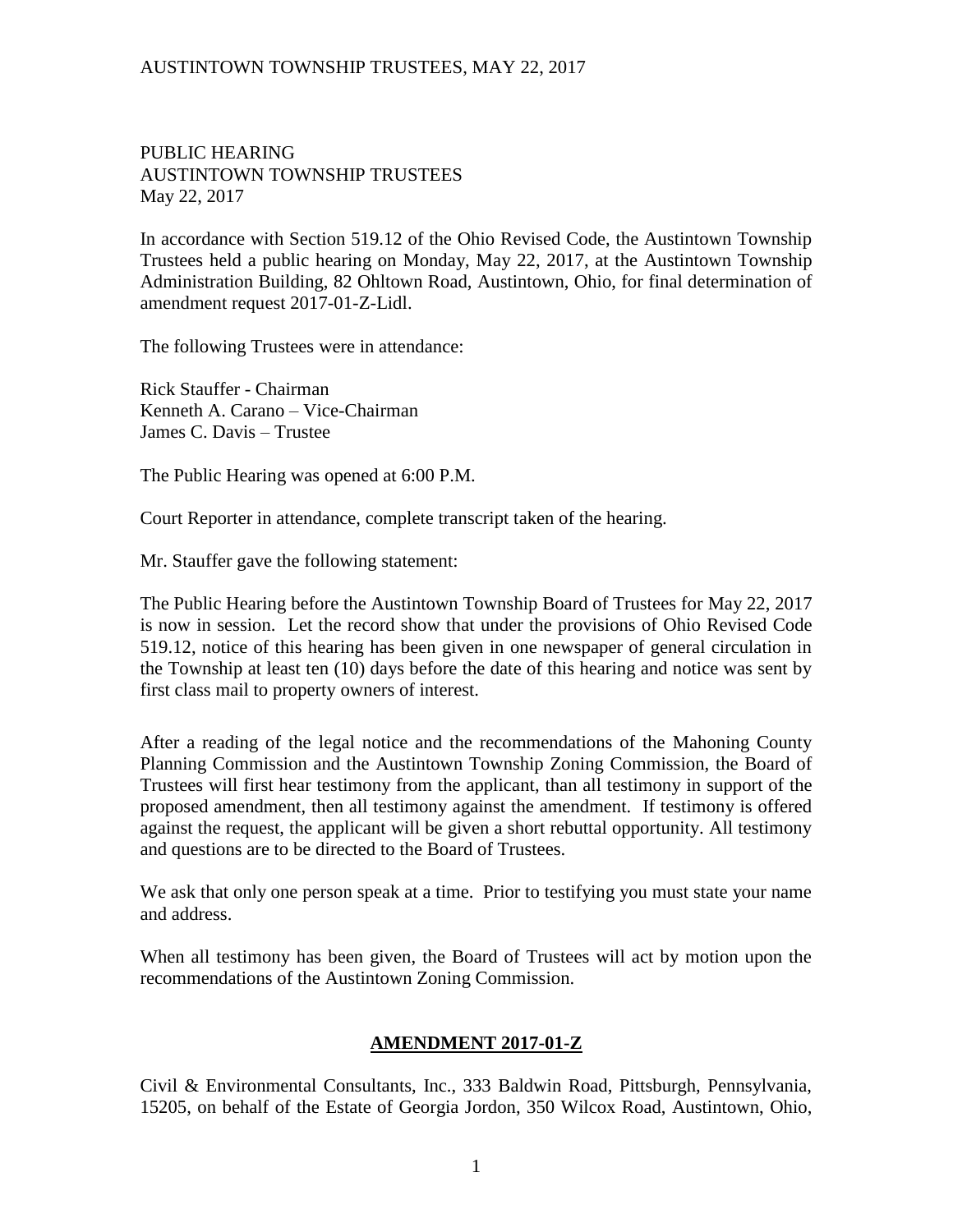44515, requests the rezoning of the southerly 1.46 acre portion of two parcels of land containing a combined total of approximately 2 acres, Tract 8, Parcels 48-058-0-008 and 48-058-0-009, 6135 and 6147 Mahoning Avenue, Austintown Township, from Residence R-1 Districts to Business B-2 Districts in their entirety. 6135 Mahoning Avenue is rectangular in shape and located on the south side of the Mahoning Avenue right-of-way approximately 234.52 feet west of the Wilcox Road–Mahoning Avenue intersection. 6147 Mahoning Avenue is rectangular in shape and located on the south side of the Mahoning Avenue right-of-way approximately 312.62 feet west of the Wilcox Road– Mahoning Avenue intersection. Said properties are zoned as Business B-2 Districts for a depth of 150 feet with the southerly remainder zoned as Residential R-1 Districts in Austintown Township, Mahoning County, State of Ohio.

Zoning Inspector Crivelli referenced the applicant's letter of request dated March 28, 2017, referenced the "Estate of Georgia Jordan" document, an alta survey, a proposed site plan, the case mailing list, five plat maps prepared by the zoning office, the sign-in sheet from the April 27, 2017 zoning commission hearing, and the minutes of the zoning commission public hearing.

Zoning Inspector Crivelli advised the Mahoning County Planning Commission recommended **APPROVAL** of the request per the agenda at their April 25, 2017 meeting.

Zoning Inspector Crivelli stated the following:

Motion by Mrs. Sovik to **ACCEPT** the recommendation of the Mahoning County Planning Commission and recommend **APPROVAL** of the request to **Business B-2 Districts** with the stipulation that a photometric site plan will be required indicating zero (0) foot candles of light on adjacent properties.

Seconded by Mr. Cole.

Roll call vote: Mrs. Sovik – Yes; Mr. Cole – Yes; and Mr. Hendricks – Yes.

Wes Patterson representing Lidl stated the company likes corner lots in general and this corner lot in particular. They are new to America and building stores in the Carolinas and Virginia. They want to move across the county and like Austintown. He referenced the spilt zoning on the site and requested the latter portion go along with the commercial depth in the corridor.

Mr. Carano inquired about the store. Mr. Patterson stated there are no other stores like Lidl. The company is German and has German efficiency. They have had public events the last few months to show their efficiency. They will carry the six or eight best products in a given product line such as peanut butters. They are 95% private label. The goal is to get your entire week of groceries in one trip.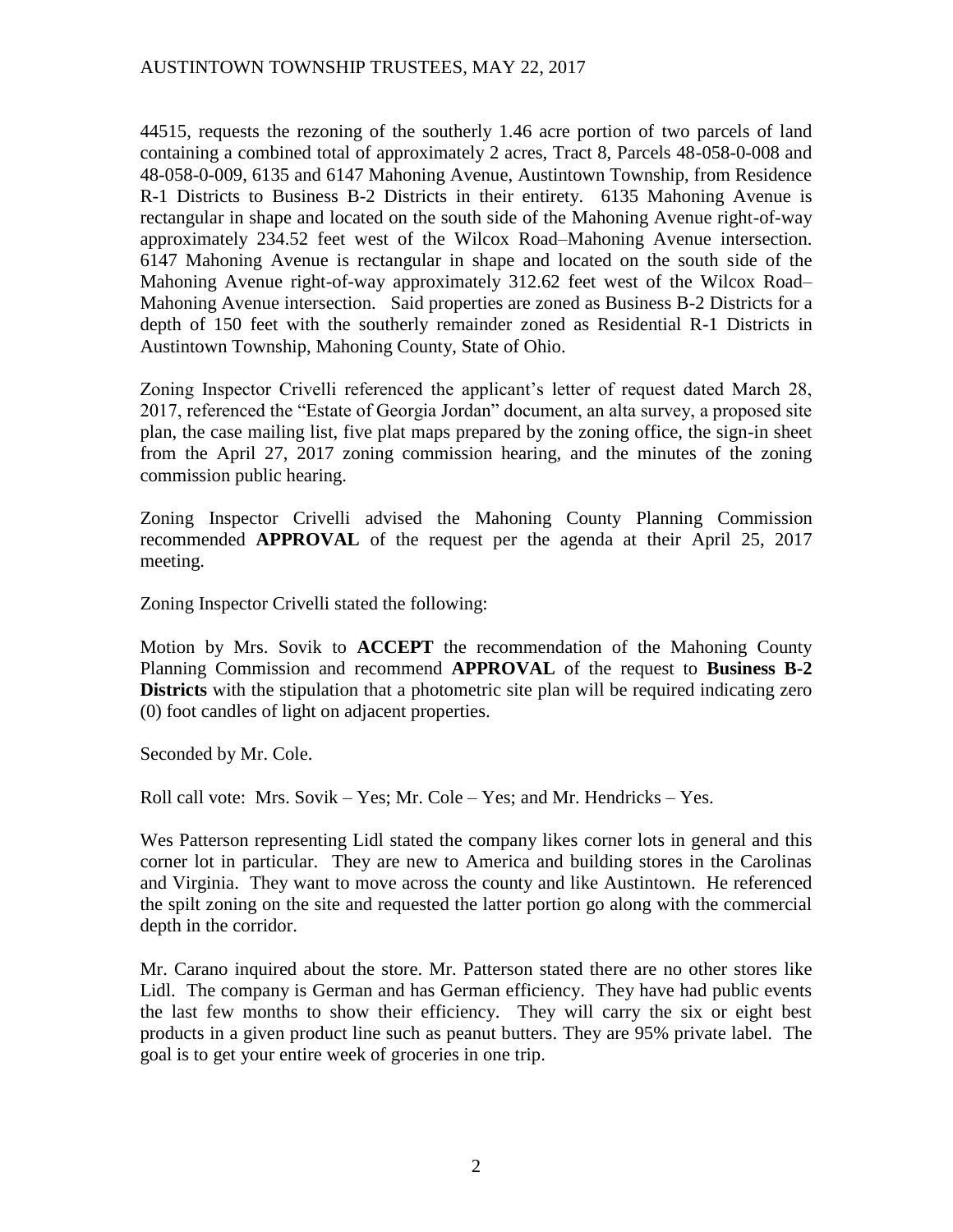Mr. Carano inquired about employees. Mr. Patterson speculated 35 to 45 part and fulltime employees.

Mr. Stauffer inquired about the number of store openings. Mr. Patterson stated they hoped to open ten new stores in June and 100 openings within a year. The ten year plan is to open 1,200 to 1,400 stores.

Jim Brenner, 224 Wilcox Road, inquired about the property being zoned, the space the store will occupy, access, and a projection date. Mr. Brenner approached the Board to review the proposed site plan. Trustees Davis pointed out the access road and reviewed the site plan with him. Mr. Brenner expressed concern about traffic congestion and entrance and exit from the gated community. Mr. Stauffer advised of the three separate lots to be developed. Adam P. Whalen, Civil & Environmental Consultants stated the building will be 35, 962 square feet and explained the site layout.

Mr. Brenner asked if this store can be competitive with current retail and the new store coming down the road. He expressed concern about too much competition leading to empty buildings. Mr. Patterson stated there is a niche in the market here they can fulfill. He anticipates success. This is a large investment. He invited everyone to visit their stores if they are near the beaches of the Carolinas.

Mike Rinko, 242 Wilcox Road, stated three lanes are needed from Mahoning Avenue to the Wal-Mart entrance. At times he has been stuck at that intersection for three light cycles. Zoning Inspector Crivelli advised a traffic study will be required and the study designed meet the criteria of the Mahoning County Engineer's Office. Mr. Patterson advised a preliminary study has been conducted but not submitted for review. Zoning Inspector Crivelli advised if road improvements are warranted based on the study than the zoning office will require the improvements. If improvements are not warranted than there will be none. The zoning office will work in conjunction with the Engineer's Office as Wilcox Road and Mahoning Avenue are county roads. The County will require the traffic study to have certain design criteria and it is a process Lidl will have to undertake. Zoning Inspector Crivelli cited as an example the Meijers traffic study. Mr. Rinko asked about the criteria. Zoning inspector Crivelli referred him to the engineer's office. Mr. Rinko complained about the big trucks at Wal-Mart. Mr. Davis expressed faith in Mr. Ginnetti and advised he will contact him. Mr. Rinko asked if that should have been widened years ago. Mr. Carano stated it was about 18 years ago and a new base was constructed but the road was only widened a few feet. Mr. Whalen stated their firm has a traffic engineer and have done a preliminary study and will do a traffic impact study and if an extra lane is needed they will work with the community to get it done.

Joseph Labozan, 124 Wilcox Road, asked if the study is going to be semi-truck traffic or passenger cars. Zoning Inspector Crivelli advised the traffic study will take into account Lidl traffic and existing traffic. Mr. Labazon inquired about acquiring right-of-way. Mr. Whalen deferred an answer for the study. Mr. Labazon inquired about future hearings. Zoning Inspector Crivelli advised there will be no more hearings if they can meet all the zoning requirements and a decision regarding public improvements will be made once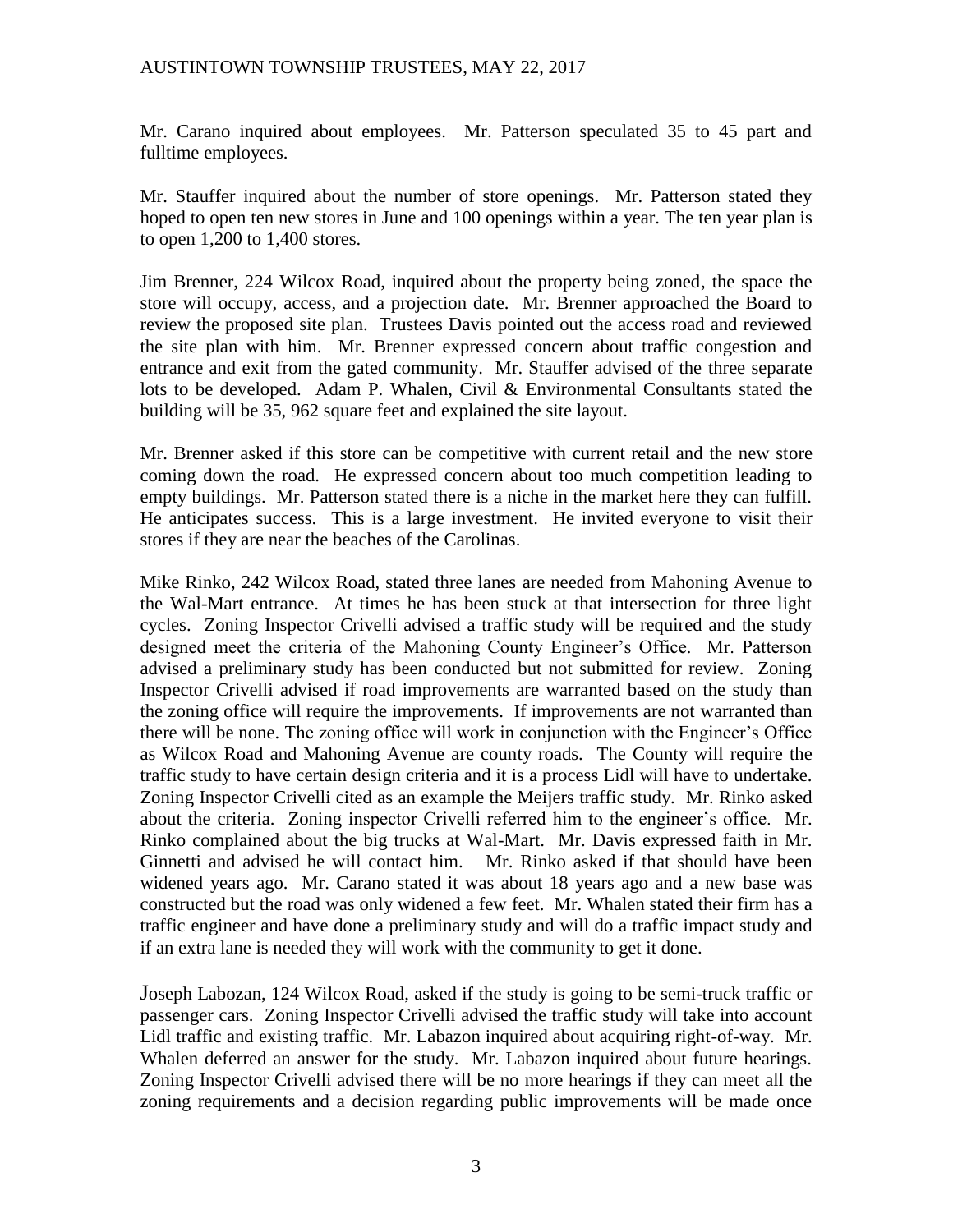their traffic study has been submitted and reviewed. If they can't meet the zoning requirements they would have the option of appearing before the Board of Appeals, he further advised this hearing is just to take into account a request to rezoning to commercial depths that already exist on Mahoning Avenue and stated it was beneficial that we know who the end user will be versus a zoning change for speculative purposes. Mr. Rinko advised about a gas well. Mr. Whalen responded the survey did not show a gas well on the property. There was discussion about a substation.

Ms. Yacucci, 44 North Roanoke Avenue, asked if this can be sustained. There are four other grocery stores. Why do they need to go to this intersection? How is this different than Aldi's. Mr. Carano stated no store comes to Austintown without first doing a study to see if they will be successful. He also stated we have no right to tell them they cannot locate here because we do not want another store. He further stated the process in marketing is to mass gather. Their success is not an issue with this Board. No one going to spend millions of dollars unless they think they are going to be successful. Ms. Yacucci asked if this store is like Aldi's or Meijers. She is worried about traffic.

Nicholas Lefoer, 246 Wilcox Road, stated there will be five entrances onto Wilcox Road. He stated there is a blind corner and a house for the disabled. You have one second or you are testing fate. He handles millions of dollars every single day and the demographics are wrong. Wal-Mart was just fined 480 million dollars for bribery. If I were going to build a store I would put it where there is no competition. You do not follow other stores around. If we have 25 stores between Turner Road and Mahoning Avenue, such as Aldi's, Family Dollar, Dollar General, and Doller Tree in the real world these are ghetto stores. They are lower life lower quality stores. Austintown has alternatives to this. You have to think about what you are doing. The Pink Elephant Lounge is at or near becoming an historic site. Wouldn't it be nice to have something Austintown could be proud of that we have had a long time. There are ways to fix this. K-Mart is hanging on by a thread. JC Penney's is going. Gas prices are good to sustain the economy but it won't be here for long. Mr. Carano emphasized the Board does not have a right to stop a store from locating to Austintown. Mr. Lofoer asked if there was any planning or does the property go to the highest bidder. Mr. Carano stated there are probably very few bidders for the property. Zoning Inspector Crivelli stated the owner of the Pink Elephant can invest in the property or sell the property and Lidl has advised they have a purchase agreement to buy they property. The township is not going to be involved with the Jordan family regarding discussions about selling the property. Mr. Lofoer expressed concern of watching another Austintown landmark go.

Kevin Wilcox, 4217 Selkirk Avenue, stated he owns the corner lot and the gas well was dead. The area is a gathering for other wells to meet.

Mike Rinko inquired about an exit or entrance off Wilcox. Mr. Stauffer answered in the affirmative.

Carol Brenner, 224 Wilcox Road, stated she is new to the area and realizes leaving the gated community and the distance between the exit and Mahoning Avenue is not very far.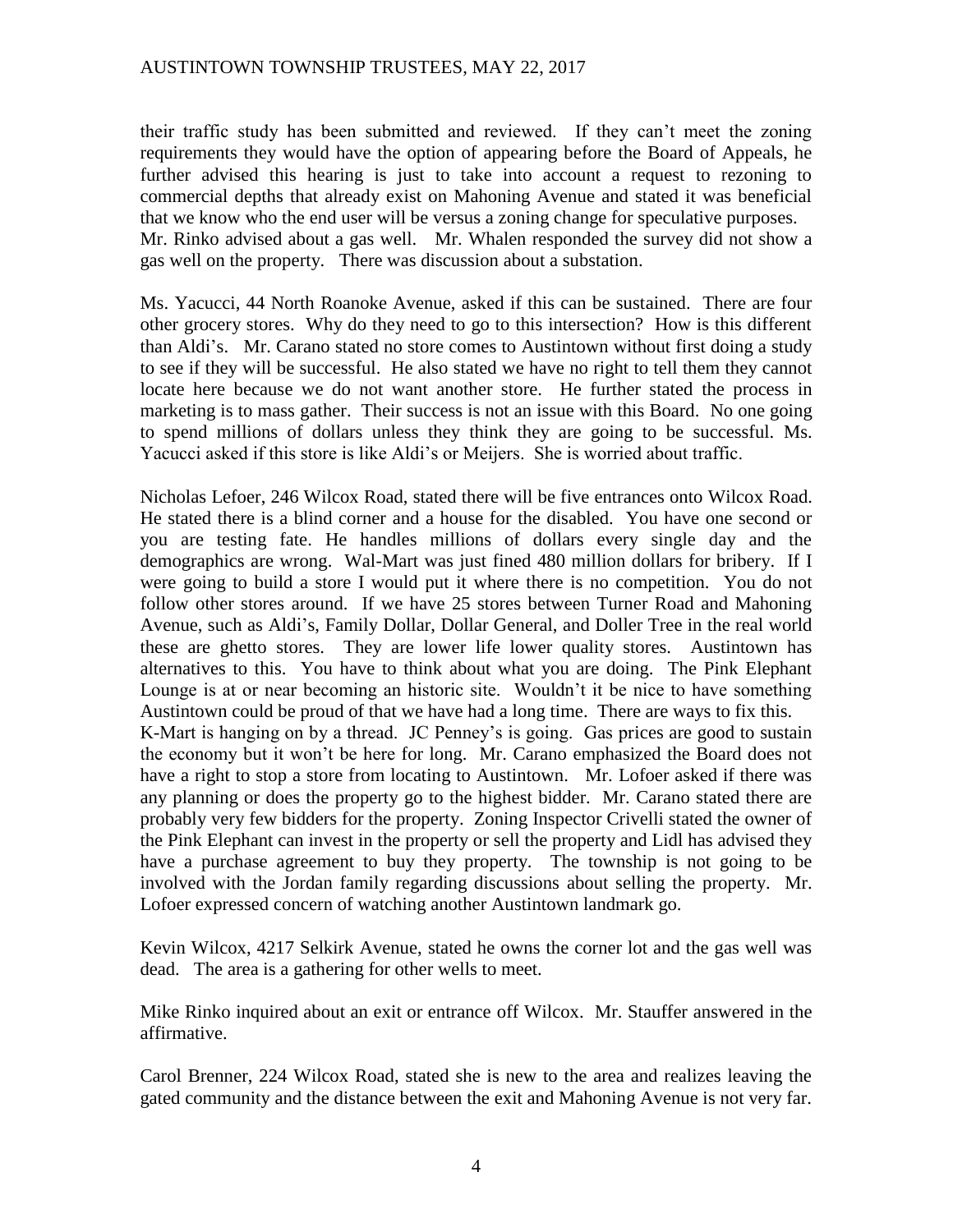She is not opposed to the business but is opposed to the driveway coming off Wilcox Road. She stated traffic from the bank and Home Depot are a problem at the light. She asked how many jobs this will create, union or non-union, wage rates, can the jobs be compared to some other businesses in the area. Mr. Patterson stated he could better answer that question in about a month when they start opening stores. He speculated from 35 to 45 part-time and full-time employees. He also mentioned the store will have vendors and suppliers. Ms. Brenner inquired about how far the business will be from the condos. She approached the Board and reviewed the site plan. Zoning Inspector Crivelli estimated the distance at 200 to 250 feet. He also stated he will defer to the residents wishes for buffering and strongly recommended a plant material buffer versus fencing, otherwise, the condo association can meet and send a letter requesting a specific buffer. He referenced the pine tree buffer across the street from the library on South Raccoon Road. He also stated he would not give Lidl credit for the condo association buffer of arborvitaes.

Mr. Patterson stated they will follow the code regarding buffering.

Mr. Carano observed the objections are not toward the store but traffic concerns.

No one else in attendance to speak in favor of the request.

No one else in attendance to speak against the request.

The Trustees adjourned at 6:49 P.M.

The Trustees reconvened at 6:51 P.M.

**2017-01-ZA-Lidl:** Motion by Mr. Carano to accept the recommendation of the Austintown Township Zoning Commission and approve the request to Business B-2 Districts in their entirety with the stipulation that a photometric site plan will be required indicating zero (0) foot candles of light on adjacent properties.

Seconded by Mr. Davis.

Roll call vote: Mr. Carano – Yes; Mr. Davis – Yes; and Mr. Stauffer – Yes.

Mr. Davis stated they could have voted no to stop the project but the Board of Trustees need to look at business plans such as Lidl's or Tractor Supply's. These decisions have impact on the township in coming years. He stated the Pink Elephant as being a nice "hole in the wall" establishment and a good place to get a drink and he loves it there and hates to see places like that close. However, there is a reputable company coming that doesn't want to do harm to our community. He compared alternative uses for the property such as a used car lot and stated there are a couple on Mahoning Avenue, especially by Route 11, that do not look good. Right now in front of the Board is a proposal for a reputable company to locate there. He advised Mr. Rinko that he has always given him his word and the Township will make sure a traffic study is submitted